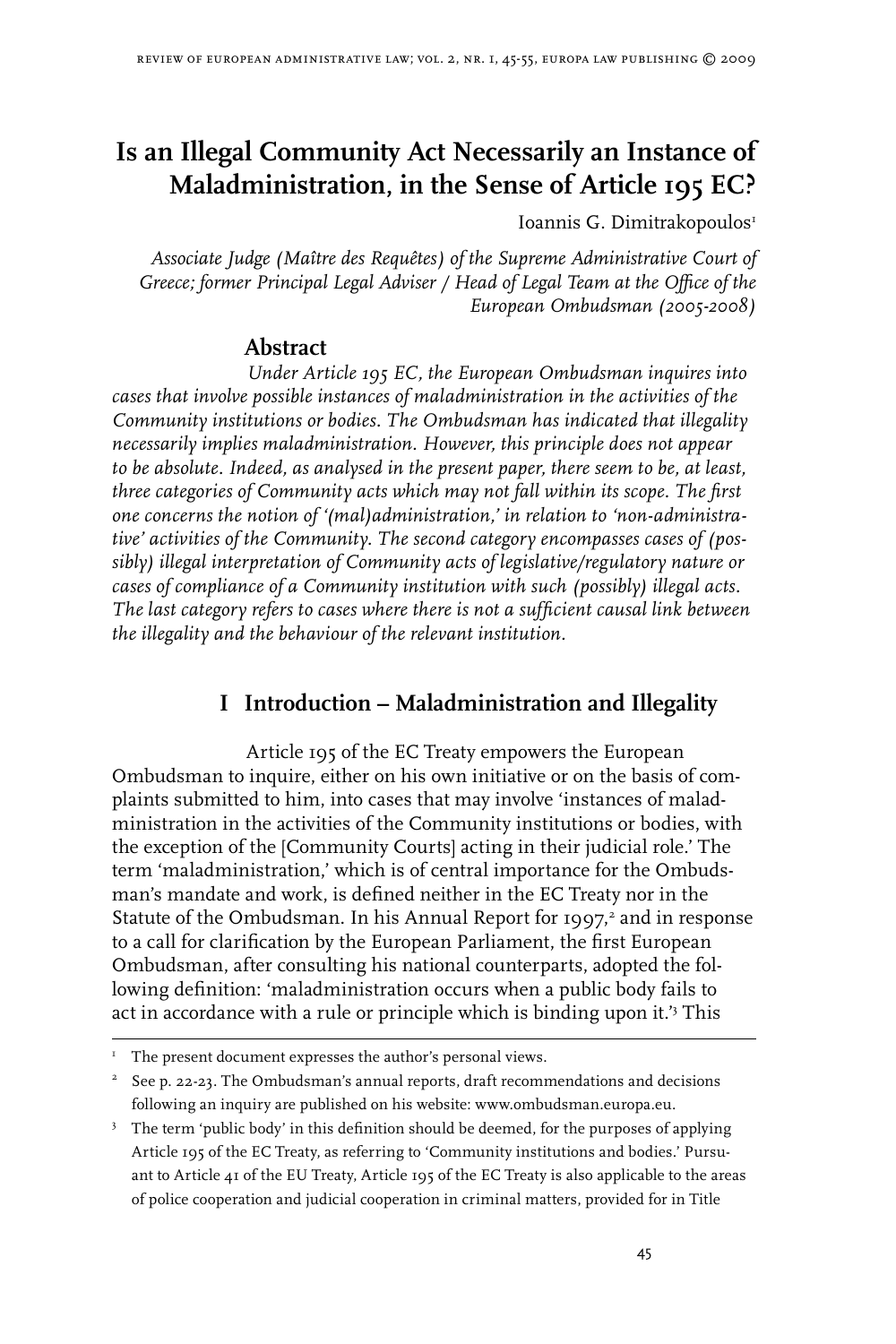definition did not identify the nature of the rules or principles referred to therein and left open the fundamental question of the relationship between 'maladministration' and illegality. The current European Ombudsman has explained, in a keynote paper,<sup>4</sup> that good administration leads to obligations that may go beyond legal obligations, for example when it comes to courtesy and service-mindedness, and hence, maladministration does not automatically entail illegality. At the same time, he has also referred to the rule that illegality implies maladministration.

If the notions of maladministration and illegality are illustrated by two circles, the possible relationship between these two notions may be presented as corresponding to one of the following five alternatives: 1) the two circles are completely distinct and do not coincide; 2) the two circles are not distinguishable and coincide perfectly; 3) the circle of illegality surrounds the circle of maladministration; 4) the circle of illegality is included in toto in the broader circle of maladministration; 5) the two circles coincide, but only partially.

Under Article 195 EC, as interpreted and applied by the European Ombudsman and the Community courts,<sup>7</sup> the first three alternatives have to be excluded. Furthermore, the Ombudsman's approach in his paper referred to above could be seen as favoring the fourth model. I would argue, however, also taking into account the Ombudsman's case-law, that the principle 'illegality implies maladministration' is not absolute and that there are at least three categories of cases which may not fall within its scope, as discussed below. Consequently, I conclude that the above-mentioned fifth model is the one to be selected.

VI of the EU Treaty ('third pillar' activities). Hence, maladministration in the activities of Europol and Eurojust also comes within the Ombudsman's remit. By contrast, the Ombudsman's mandate does not cover the area of the 'second pillar' (common foreign and security policy).

See P. Nikiforos Diamandouros, 'The relationship between the principle of good administration and legal obligations,' in *Liber Amicorum in honour of Bo Vesterdorf* (Bruylant 2007), p. 315 et seq.

See also Joined Cases T-219/02 and T-337/02 *Herrera* v. *Commission* [2004] ECR-SC I-A-319, II-1407, para. 101; Case T-193/04 *Tillack* v. *Commission*, [2004] ECR II-3575, para. 128; Case C-167/06 P *Komninou and others* v. *Commission* [2007] ECR I-141, para. 44.

*Op. cit.*, p. 329.

See footnotes 4 and 5.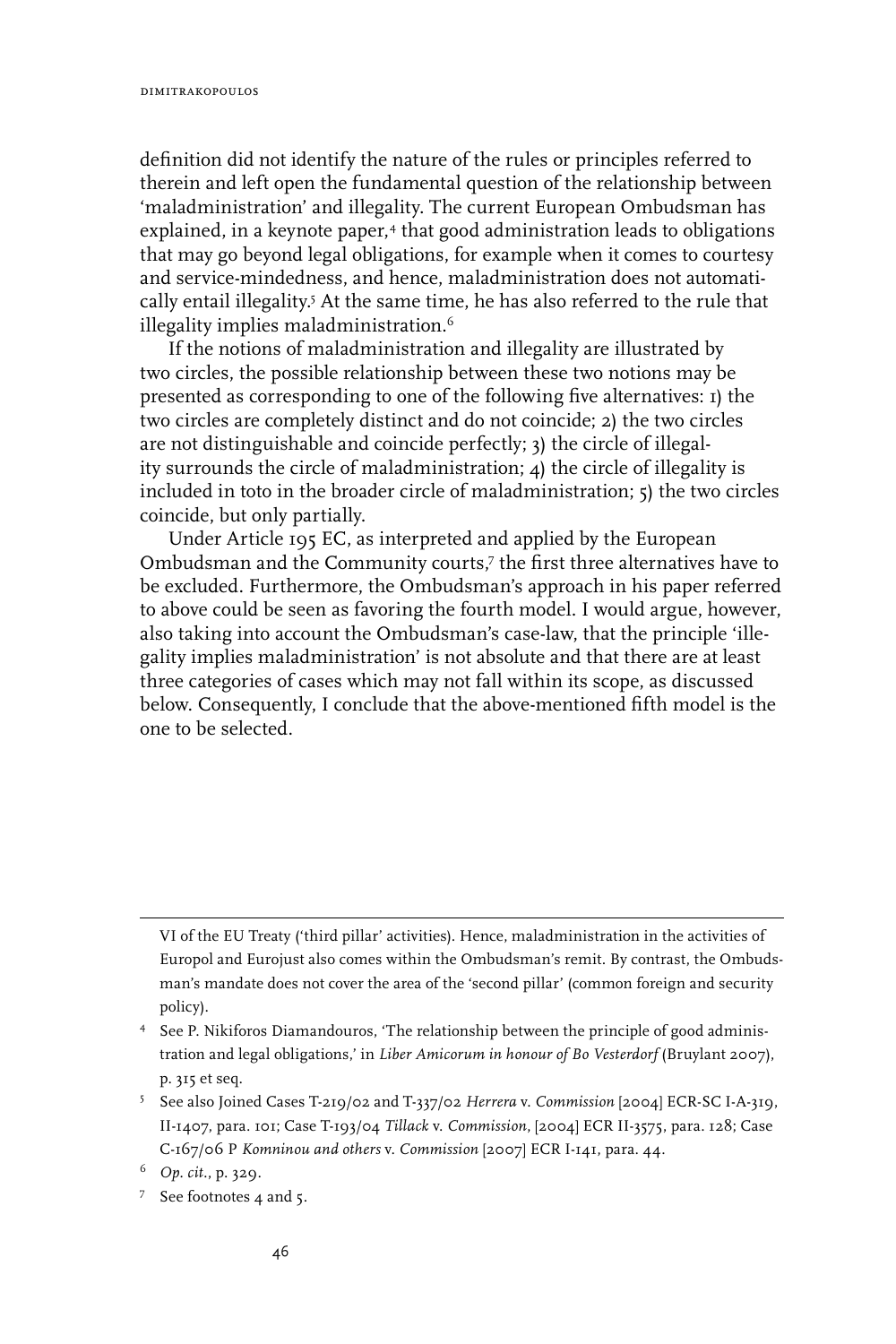#### **II '(Mal)Administration,' Non-Administration and the Ombudsman's Mandate**

#### A General Considerations

Article 195 of the EC Treaty refers to 'instances of maladministration in the activities of the Community institutions or bodies.' The concept of '(mal)administration' in Article 195 is, thus, substantive: it refers to elements or aspects of the functioning of Community institutions or bodies, rather than to the Community 'Administration.' Moreover, the use of the term '(mal)administration' clearly indicates that the relevant (problematic) aspect of the Community's functioning is one involving 'administration.' This remark, which is of central importance for the interpretation and application of Article 195 EC, reflects not only its wording but also its historical background. Indeed, the essential, if not exclusive, role of national Ombudsmen in the European States which had already created such an institution at the time of the Treaty of Maastricht, was the monitoring of public administration (activities), as a mechanism supplementing parliamentary monitoring instruments.<sup>8</sup> This still seems to be case.<sup>9</sup>

Although it is risky to draw analogies between the institutional system and the arrangements in the Community and in its Member States, one should not disregard the aforementioned general characteristics of the ombudsman's institution. Taking the above properly into account, it is reasonable to reach the conclusion that Article 195 concerns, at least in principle, the types of activities that are normally performed by the public administration, in particular, activities involving implementation/execution of legislative rules. This remark will be elaborated further below, in regards to political and normative activities. In relation to the judiciary, Article 195 provides explicitly that, when the Community Courts carry out their judicial role, they are exempted from the Ombudsman's supervision. Hence, acts which are closely related to the performance of the Courts' judicial function, such as decisions on requests for access to documents in the file of a court case, are excluded from the Ombudsman's mandate,<sup>10</sup> even if they might concern matters of procedure before the courts or the 'administration' or justice. By contrast, tender or recruitment procedures organised by the Community Courts are 'administrative' activities clearly severable from

 $8$  See Hans Gammeltoft-Hansen, 'Trends leading to the establishment of a European Ombudsman,' in *The European Ombudsman – Origins, establishment, evolution, Commemorative volume published on the occasion of the 10th anniversary of the institution* (OPOCE 2005), p. 14-15; Gabrielle Kucsko-Stadlmayer, 'The Competences of European Ombudspersons – A Survey,' published on the Internet (www.oio-europe.org/news/OmbVortr%20Kucsko.pdf), p. 3.

See Gabrielle Kucsko-Stadlmayer, *op. cit*., p. 7.

<sup>&</sup>lt;sup>10</sup> See decision on complaint 126/97/VK.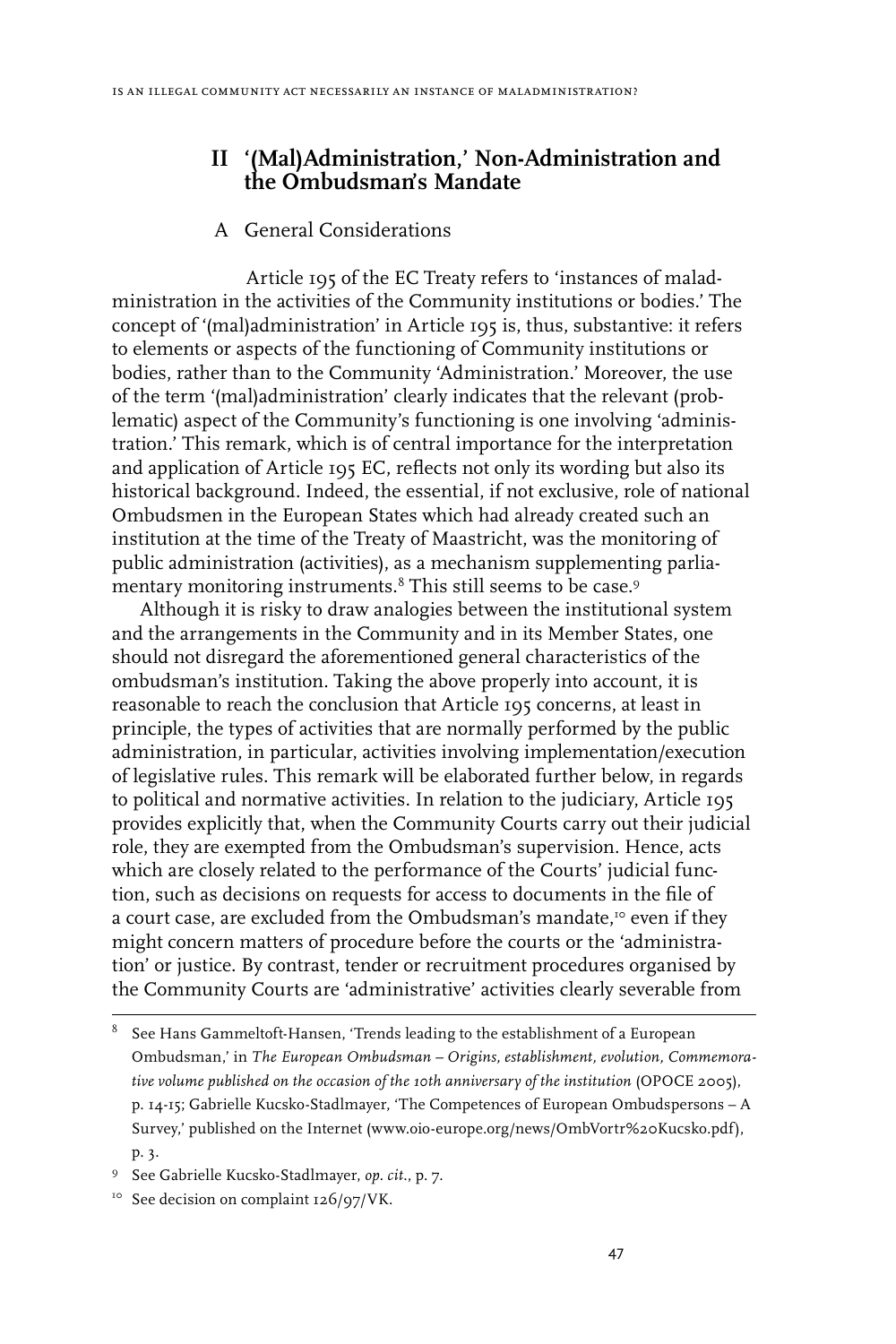the performance of their judicial role and amenable to the Ombudsman's review<sup>11</sup>

# B 'Administrative' as Opposed to 'Political' Activities

Although the element of 'administration,' as discussed above, is not included, at least explicitly, in the definition of maladministration adopted by the Ombudsman in 1997 and has not been defined in the Ombudsman's case-law, it appears to have been recognised by him as an essential part of the concept of 'maladministration,' under Article 195 EC. In this regard, and for the purposes of assessing whether a case involves a possible instance of maladministration, the Ombudsman has made, in particular, a distinction between 'decisions of a political rather than administrative nature' and an activity which 'cannot be entirely considered as a political activity,' but constitutes, from a certain perspective, 'an administrative activity subject to relevant Community rules.'12 This last holding, in conjunction with the aforementioned definition of maladministration, could give the impression that any activity of a Community institution may involve 'maladministration' to the extent it is subject to (not necessarily legal) rules or principles that the institution has to respect. Nevertheless, such a conclusion would be erroneous. Indeed, the Ombudsman has consistently held that the European Parliament's Committee on Petitions' dealing with a letter registered as a petition<sup>13</sup> forms part of Parliament's political work and, as such, falls outside his mandate. In this context, it is the nature and subject-matter of a certain *type of activity* which is crucial and justifies its exemption, *in its*  entirety, from the Ombudsman's review for maladministration,14 although aspects of the activity itself could involve violations of rules binding on the institution, including legal rules. For example, there might be a legal error in the Committee's report or opinion on a petition concerning a Commission decision rejecting a complaint about infringement of Community law by a Member State.

In addition, the Ombudsman recently suggested that an 'administrative' decision of the European Parliament (like one refusing access to documents held by it), may subsequently become 'political' in nature, if its content is approved, in essence, by a decision made by Parliament's Plenary, in the

<sup>14</sup> It is clear that other activities of the European Parliament, such as its decisions on applications for access to documents held by it or to its premises, may be examined by the Ombudsman for maladministration.

 $11$  See, e.g., decision on complaint 2451/2005/DK; decision on complaint 1442/2003/GG.

<sup>&</sup>lt;sup>12</sup> See decision on complaint  $1163/97$ /JMA (concerning a recruitment procedure for the selection of temporary agents by the European Parliament's political groups).

<sup>&</sup>lt;sup>13</sup> Pursuant to Article 156(1) of the Rules of Procedure of the European Parliament, a petition may refer to any matter which comes within the European Union's fields of activity and affects the petitioner directly.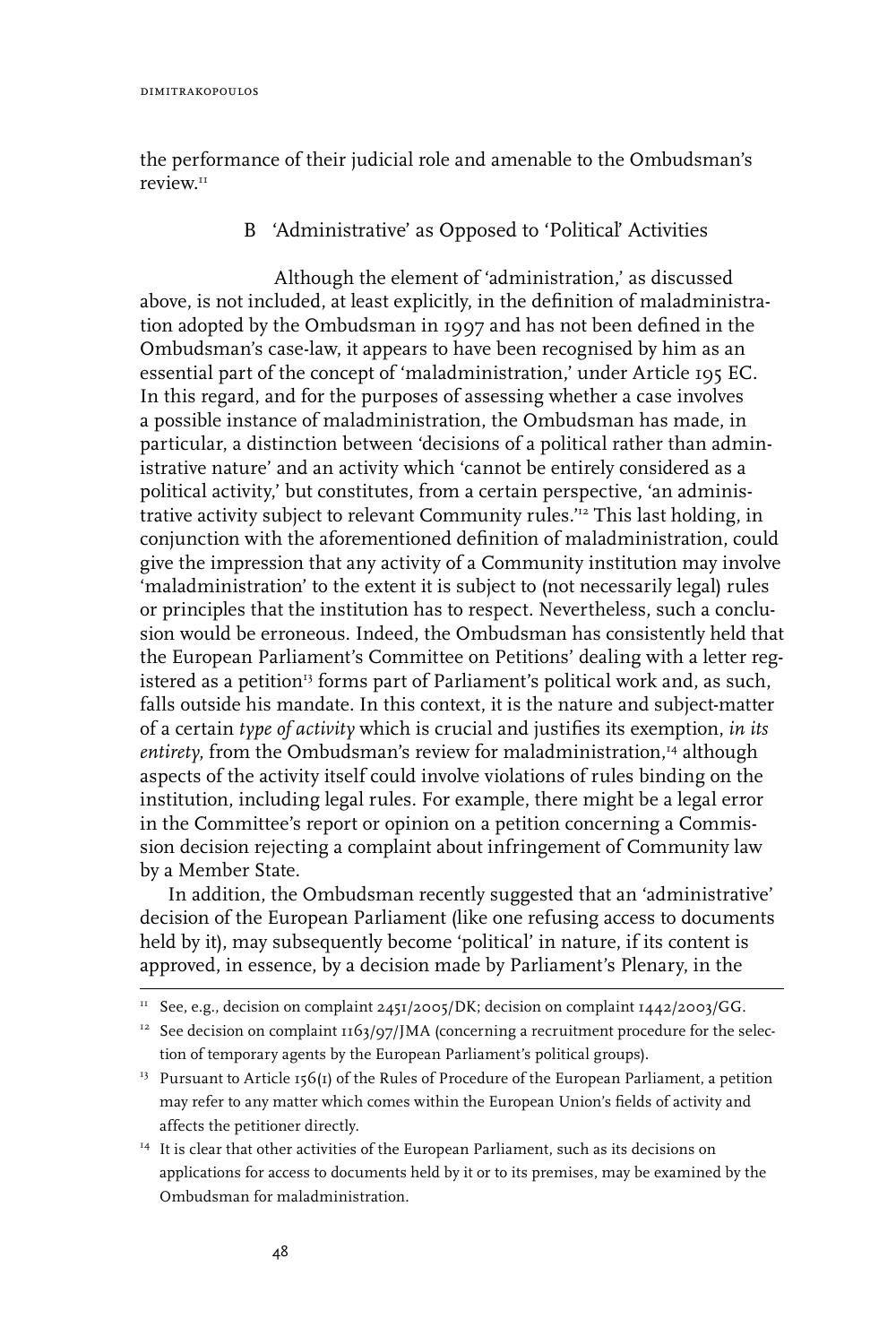exercise of a political function (such as a decision on the discharge of the implementation of the EU budget). In a case of this kind, given that MEPs are directly elected by the peoples of Europe and therefore politically responsible *vis-à-vis* the electorate as regards political decisions of the Plenary, 'the concept of political responsibility, rather than the one of possible maladministration, comes into play.'15 The Ombudsman went on to point out that '[t]his is an element of central importance in the functioning and in the system of checks and institutional balances of the European Union.' This statement clearly indicates that the notion of 'maladministration' is to be viewed, in particular, in light of the institutional system of the EU.

#### C Administration and Rule-Making

As explained above, an illegal 'political' Community activity might, thus, still not constitute maladministration, at least of the kind that would be amenable to the Ombudsman's review. But what about Community rule-making16 activities? Is their nature sufficient, I would say 'political' enough, to exclude them, *in toto*, from the Ombudsman's supervision or can such activities involve (and to what extent) '(mal)administration' of the kind referred to in Article 195 EC?

Primary EC law is established by the Treaties which are signed and ratified by the Member States. Quite naturally, draft Treaty provisions may be prepared by Community institutions and bodies. In this context, the Ombudsman has held that the 'European Convention,' which originated from the Laeken Declaration of the European Council and was assigned with the production of a draft EU Constitution, was a Community body, in the sense of Article 195 of the EC Treaty, but its work was 'political' and could not, therefore, raise an issue of possible maladministration.17 In light of this holding, it is reasonable to consider that Community activities pertaining to the drafting of primary law are so pervasively 'political,' in view of their nature and subject-matter, that their review is excluded, *en bloc*, from the Ombudsman' remit. However, the fact that these activities, as such, cannot be examined for maladministration does not mean that any Community decision concerning these activities is equally excluded from the Ombudsman's mandate. For example, decisions rejecting, totally or partially, applica-

<sup>&</sup>lt;sup>15</sup> See decision on complaint 655/2006(SAB)ID.

 $16$  For the purposes of the present paper, I am using the term 'rule-making' as referring to the following three levels of normative activities of Community institutions or bodies: (a) preparation of draft primary Community law; (b) enactment of secondary Community legislation; and (c) implementation of secondary Community legislation, including through policies or practices reflecting measures of general and abstract application, or through the enactment of rules applicable to a specific procedure (rather than to a certain type of procedures/situations), such as rules contained in a tender or recruitment notice.

<sup>&</sup>lt;sup>17</sup> See decision on complaint 1795/2002/IJH.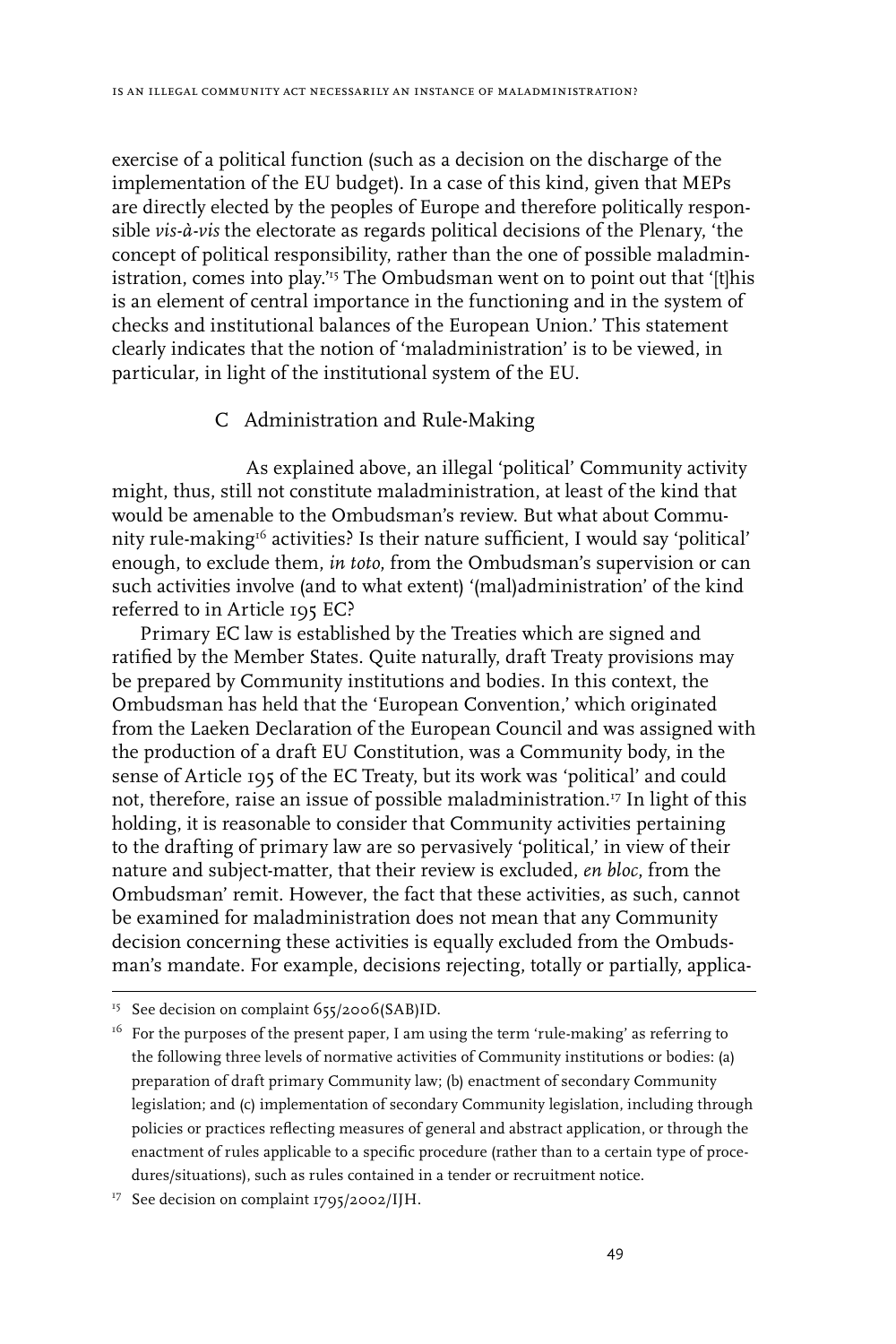tions for access to documents prepared in the context of the aforementioned activities and held by a Community institution or body would be severable from these activities and subject to the relevant Community legislation on access to documents, such as Regulation 1049/2001. Acts of this kind, which involve application of existing rules in a specific case, constitute a normal part of the function of 'administration,' even if they relate somehow to 'political' matters and activities.

The above approach seems to be reflected, at least to a certain extent, in the Ombudsman's notable decision in a case (2395/2003/GG) concerning Community legislation. The complaint was about the fact that the meetings of the Council acting in its legislative capacity were only public to the extent foreseen by Articles 8 and 9 of the Council's Rules of Procedure of 22 July 2002. In its opinion on the complaint, the Council noted, in particular, the following. Its contested practice concerning the publicity of its meetings was in accordance with its Rules of Procedure. However, the adoption of these Rules, which had their legal basis in Article 207(3) of the EC Treaty, was a 'political and institutional matter.' The Council's conclusion was that the issue raised by the complainants went beyond the Ombudsman's mandate. The Ombudsman reached the opposite conclusion, by observing, in particular, that (a) the adoption of the Council' Rules of Procedure, on the basis of Article 207(3) of the EC Treaty, was a political and institutional matter, but the complaint did not concern the way the Council organised its internal procedures, but the question whether the public could be excluded from the Council's meetings in its legislative capacity; (b) the Council did not establish that this issue was a 'purely political' one that should therefore not be subject to any scrutiny; (c) Article 1(2) of the EU Treaty clearly directs the institutions and bodies to see to it that all decisions at the level of the EU are taken as openly 'as possible,' and, under this principle, it should be ascertained whether opening all the meetings of the Council acting in its legislative capacity would be possible and, if so, whether there are nevertheless good reasons for not doing so. To avoid any possible misunderstanding, the Ombudsman added that the complaint did not concern 'the legislative activity of the Council as such.'

This last statement clearly indicates that the Ombudsman's approach and assessment about the existence of a possible instance of maladministration would likely be different, if a complaint concerned the Council's legislative activity 'as such.' Since the case at hand referred to a procedural aspect of the Council's legislative activity, it is reasonable to assume that the term 'as such' was intended to cover the substance and content of the institution's legislative activity. Relatedly, one should bear in mind that the legality of secondary Community legislation, may be reviewed by the Community Courts. For example, a Community Regulation might not have the appropriate legal basis or might not be compatible with the general principles of Community law concerning the respect of fundamental rights, including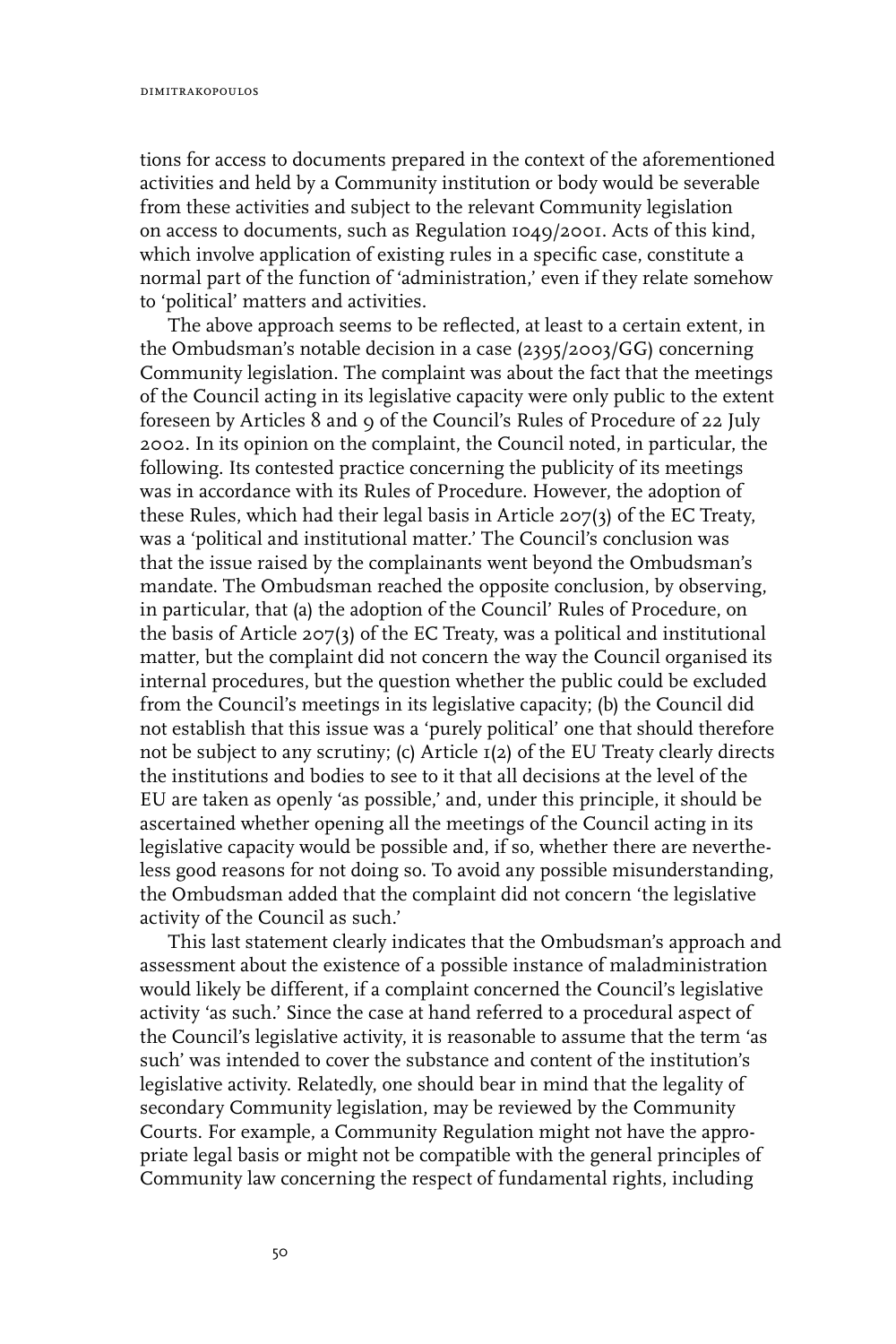the principle of equal treatment. At the same time, it may be observed that this level of Community normative activities is, in many respects, analogous to the one of legislation enacted by the national Parliament (or similar legislative body) in Member States, which seems to be excluded, in general, from the review of national Ombudsmen.18 This is not a normal part of the function of 'administration' and, as such, I would argue that it may not be examined, at least in principle, by the European Ombudsman. In this sense, a piece of secondary Community legislation vitiated by a legal error, such as in the cases mentioned above, would not amount to maladministration, under Article 195 of the EC Treaty.

In light of the Ombudsman's aforementioned decision on complaint 2395/2003/GG, it seems that procedural aspects of the enactment of secondary Community legislation, at least so fundamental as the one which was at issue in that case, may come within his review. I believe that this is so not only because there would be fundamental rules or principles binding on the institution concerned as regards the 'administration,' namely the organisation, of its legislative activity. In this context, it is also relevant that one of the basic reasons for the creation of the Ombudsman's institution in European countries, during the second half of the 20th century, was the realization of the key political goal in a democracy of bringing the State closer to its citizens and increasing transparency in its activities.19 Moreover, the general 'physiognomy' of the Ombudsman's institution in European States does not preclude his dealing with the 'administration' of, that is procedural matters in, an activity which constitutes one of the three government functions (justice), other that the administrative/executive. The above factors, in conjunction with the democratic deficit in the Community, the relevant fact that legislative works of national legislative bodies have traditionally been open to the public and the principle of  $I(2)$  of the EU Treaty, made it reasonable for the Ombudsman to review the issue raised by the complainant in case 2395/2003/GG.20

An essential, usual function of any public administration is the implementation of legislative rules (rules laid down by the legislative body). One of the principal ways of doing so is through the enactment of implementing provisions, on the basis of (explicit or implicit) legislative delegations. Administrative policies or practices reflecting measures of general and abstract application are another means. More specific rules may also be set

 $18$  Relatedly, it is worth noting that the Ombudsman pointed out in his draft recommendation in case 2395/2003/GG that the legislative bodies in all the Member States of the European Union appeared to meet publicly, thereby making an analogy between the Council's legislative activity and the one of national legislative bodies.

<sup>19</sup> See Gabrielle Kucsko-Stadlmayer, *op. cit*. (footnote 8), p. 3.

<sup>&</sup>lt;sup>20</sup> The Ombudsman's relevant Draft Recommendation and Special Report, which incorporated this decision, were subsequently endorsed by the European Parliament (Resolution of 4 April 2006 (P6\_TA(2006)121)).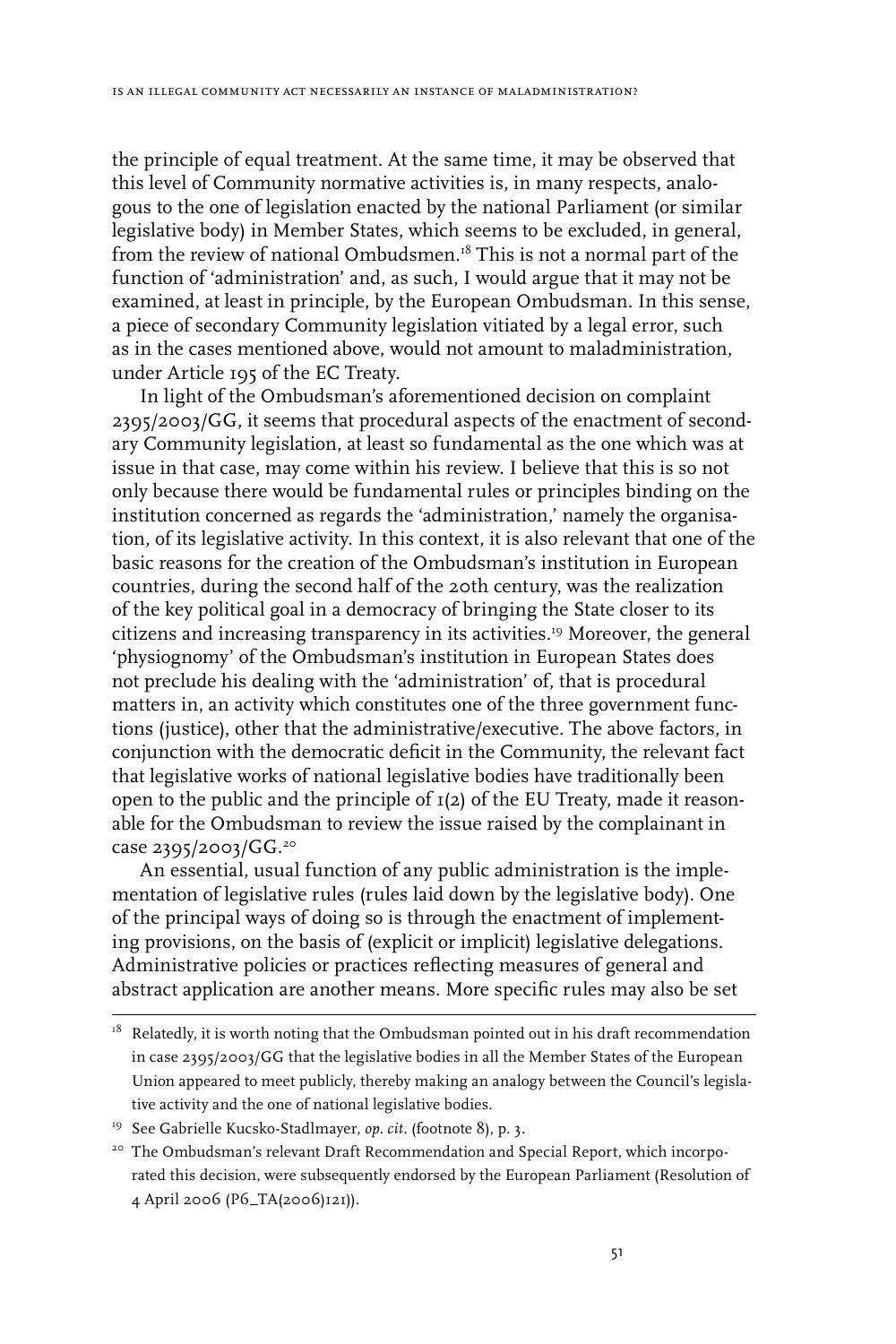out for a certain administrative procedure (rather than to a certain type of administrative procedures/situations), such as rules contained in a tender or recruitment notice. In all these cases, the normative activity should be undertaken with due respect of the applicable binding rules or principles, for example of the (explicit or implicit) limits of the relevant legislative delegation, as regards the subject-matter and substantive content of the implementing provisions that may be adopted. One can infer from the Ombudsman's case-law that this type of Community rule-making, involving implementation, at various levels, of secondary Community legislation, is an activity which may be examined for maladministration, in the sense of Article 195 EC. For example, in case 2107/2002/PB, the Ombudsman held that the provision for an (upper) age limit of 30 years in the Commission rules governing its traineeships programme constituted unjustified discrimination. In the context of complaint 3346/2004/ELB, the Ombudsman examined EPSO's compulsory on-line registration and information system for recruitment competitions. He concluded that the requirement that candidates apply to EPSO and communicate with EPSO via the Internet did not, as such, violate the principle of equal treatment of potential candidates or candidates, but EPSO's failure to provide for an exception for (non-disabled) persons who had considerable and objectively justifiable difficulty in having access to the Internet was not compatible with the principle of non-discrimination and amounted to an instance of maladministration. And in case 3131/2006/PB, he dealt with the length of the deadline for the submission of applications in the context of a recruitment, noting that the principles of fairness of the procedure and of equal treatment of (potential) candidates implied, *inter alia*, that a deadline of this kind should be such as to give, in general, a reasonable opportunity to well-informed and normally diligent (potential) candidates to take note of the relevant call, properly prepare their applications and submit them in good time.

# **III Significant Legal Uncertainty in Regards to the Interpretation and Presumption of Validity of the Applicable Community Legislation**

The application of Community legislation by the Community institutions or bodies, a normal part of their activities, presupposes an interpretation of the relevant legal rules, at least where the meaning of these rules is not evident. An erroneous legal interpretation, leading to an erroneous application of the legal rule, quite naturally involves an instance of maladministration, at least when such interpretation is not an integral part of a 'political' or legislative act excluded from the Ombudsman's review, in light of the analysis made in part II of the present paper.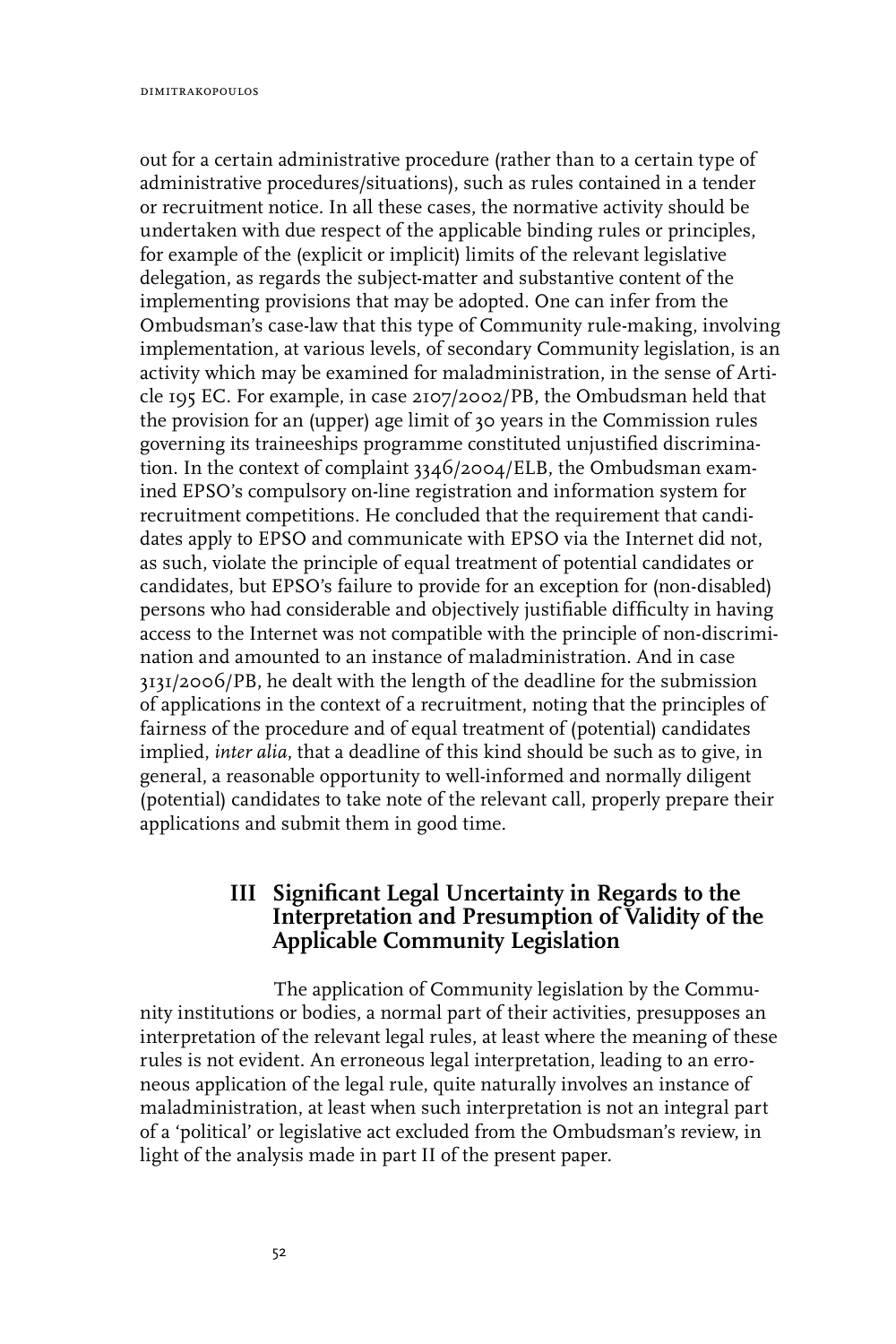Nevertheless, there seems to be an exception to the above consideration. When the allegation inquired into by the Ombudsman concerns possible violation of legislative rules in a context where there is, objectively, considerable legal uncertainty as to their meaning, and there seem to be two (or more) reasonable solutions to the problem, a finding of maladministration may not be justified, if the institution's approach corresponds to one of these solutions.<sup>21</sup> Indeed, when there is substantial ambiguity in the legal rules involved, the Administration's legal interpretation is more fairly assessed for maladministration on the basis of a relaxed standard, less stringent than lawfulness, the exact content of which is, objectively, particularly difficult to discover. In such cases, if the institution's interpretation is subsequently discredited by a court decision, a Community act based on this interpretation, although illegal, in view of the relevant posterior case-law, would still not be an instance of maladministration. This conclusion should not, of course, prevent the Ombudsman from asking the institution concerned, possibly through a friendly solution proposal, to re-examine its contested act, after properly taking into account, in particular, the recent developments in the case-law.

A similar question is whether the application by a Community institution or body of a legal rule which has (allegedly) been established in violation of a (procedural or substantive) hierarchically superior legal norm might be considered as a possible instance of maladministration. In this context, due regard must be had not only to the fundamental principle of the rule of law, but also to the fundamental principle of legal certainty, which implies that a Community normative act, which has not been annulled by a court decision, normally carries with it a presumption of validity.<sup>22</sup> Accordingly, I would argue that, when a Community institution or body applies, in the context of its administrative activities, a legal rule, that has not been invalidated by a court decision and which was established allegedly in violation of a superior norm, the challenged application of the rule would amount to maladministration only if a Community court has already accepted a relevant exception of illegality, pursuant to Article 241 of the EC Treaty, and in general, if the alleged violation is otherwise flagrant. This is likely to be the case when it comes to a Community act tainted by such an obvious and serious irregularity that it should be regarded as legally non-existent,<sup>23</sup> and, hence, as not justifying the Administration's reliance on the aforementioned presumption. In light of the above, an administrative decision which is based on an unlawful Community rule is tainted by the illegality of its basis but would, most probably, not be, *in itself*, an instance of maladministration. What might be maladministration is rather the establishment of the illegal rule, in light of the analysis made in part II of the present paper.

<sup>&</sup>lt;sup>21</sup> Cf., in particular, Ombudsman's decision on complaint  $285I/2005/PB$ .

<sup>22</sup> See Case C-137/92 P *Commission* v. *BASF and others* [1994] ECR I-2555, paras. 48-50.

<sup>23</sup> Idem.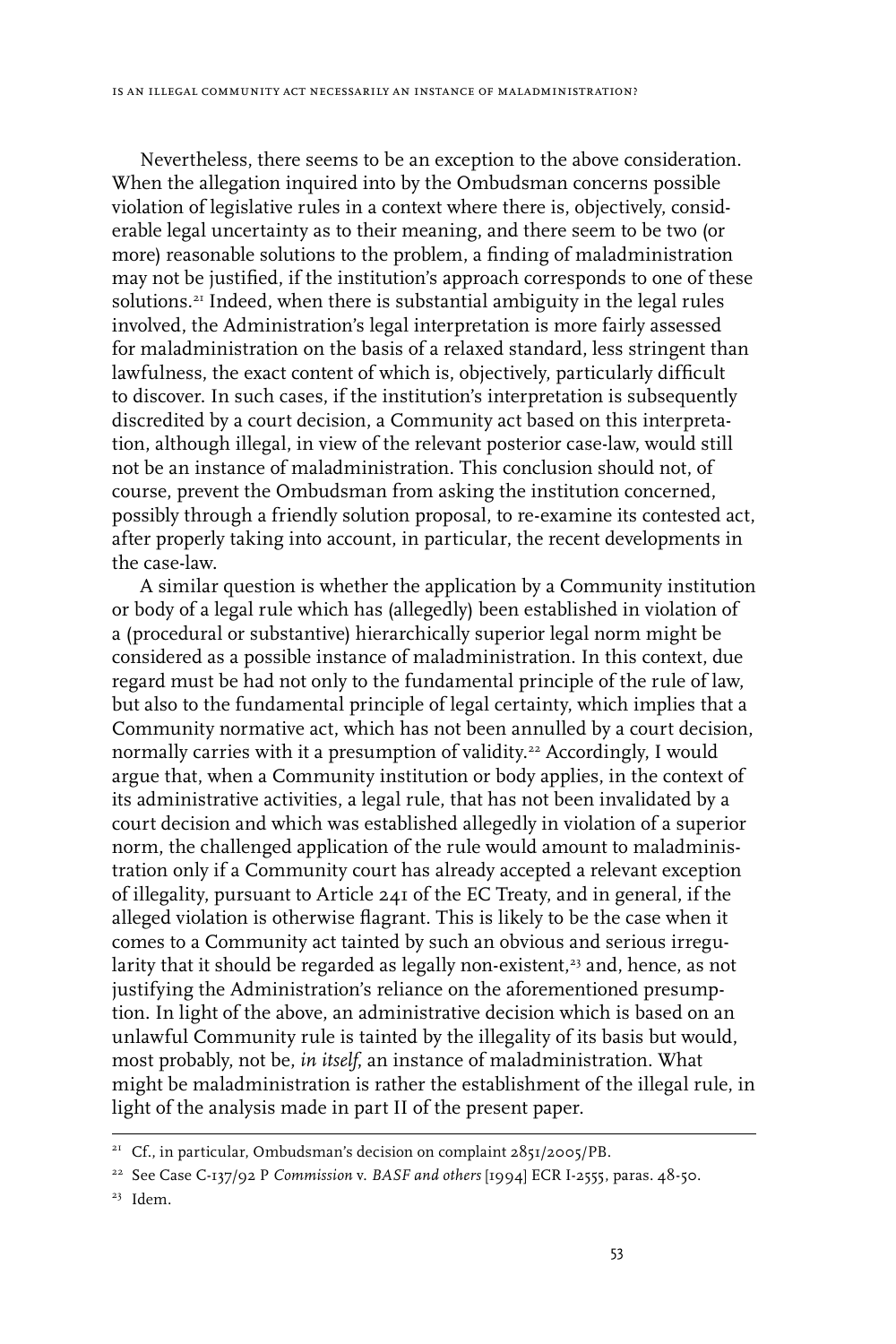## **IV Insufficient Causal Link Between the Illegality and the Behaviour of the Institution Concerned**

There may be rules providing for a decisive participation of a third party, such as a Member State in the Community decision-making process. In such cases, the eventual illegality of the relevant Community decision maybe cannot fairly be attributed to the institution which issued it, if the content of the contested decision has, in essence, been dictated by the behaviour of the third party which participated, in accordance with the applicable rules, in the decision-making process. A good example for this kind of cases, where there might not be a sufficient causal link between the illegality of the contested Community act and the behaviour of the relevant institution in the course of its adoption, is given by the Community rules on access to documents.

Regulation 1049/2001 establishes the principle of access to documents held by the European Parliament, Council and Commission, including documents originating from a Member State. Article  $4(I)$  to  $(3)$  of the Regulation provides certain exceptions to this principle. Article 4(4) further provides that 'As regards third-party documents, the institution shall consult the third party with a view to assessing whether an exception in paragraph 1 or 2 is applicable […],' while Article 4(5) provides that 'A Member State may request the institution not to disclose a document originating from that Member State without its prior agreement.' In Case C-64/05  $P^{24}$ , the ECJ held the following, as regards the interpretation and application of Article 4 (5) of Regulation 1049/2001: (a) the prior agreement of the Member State referred to in Article 4(5) resembles not a discretionary right of veto but a form of assent confirming that none of the grounds of exception under Article  $4(1)$  to (3) is present (para. 76); (b) the Member State's intervention does not affect the Community nature of the decision that is subsequently addressed to the applicant by the institution in reply to the request he/she has made for access to a document in its the institution's possession (para. 94); (c) if the Member State concerned objects to disclosure of the document in question, it is obliged to state reasons for that objection with reference to those exceptions (para. 87); (d) if the Member State gives a reasoned refusal to allow access to the document in question, the institution is consequently obliged to refuse the request for access (cf. paras. 50, 90).

The above holdings imply that, although the institution's decision rejecting an access application might be illegal, this illegality would not be fairly attributed to the institution and, hence, amount to maladministration on its part, if and to the extent that it is due to the behavior (reasoned objection) of the Member State concerned. The Court's judgment imposes a number of obligations on the institution as regards the decision-making process and its compliance with these obligations would be amenable to the

<sup>24</sup> Case C-64/05 P (Grand Chamber) *Sweden* v. *Commission and others* [2007] ECR I-11389.